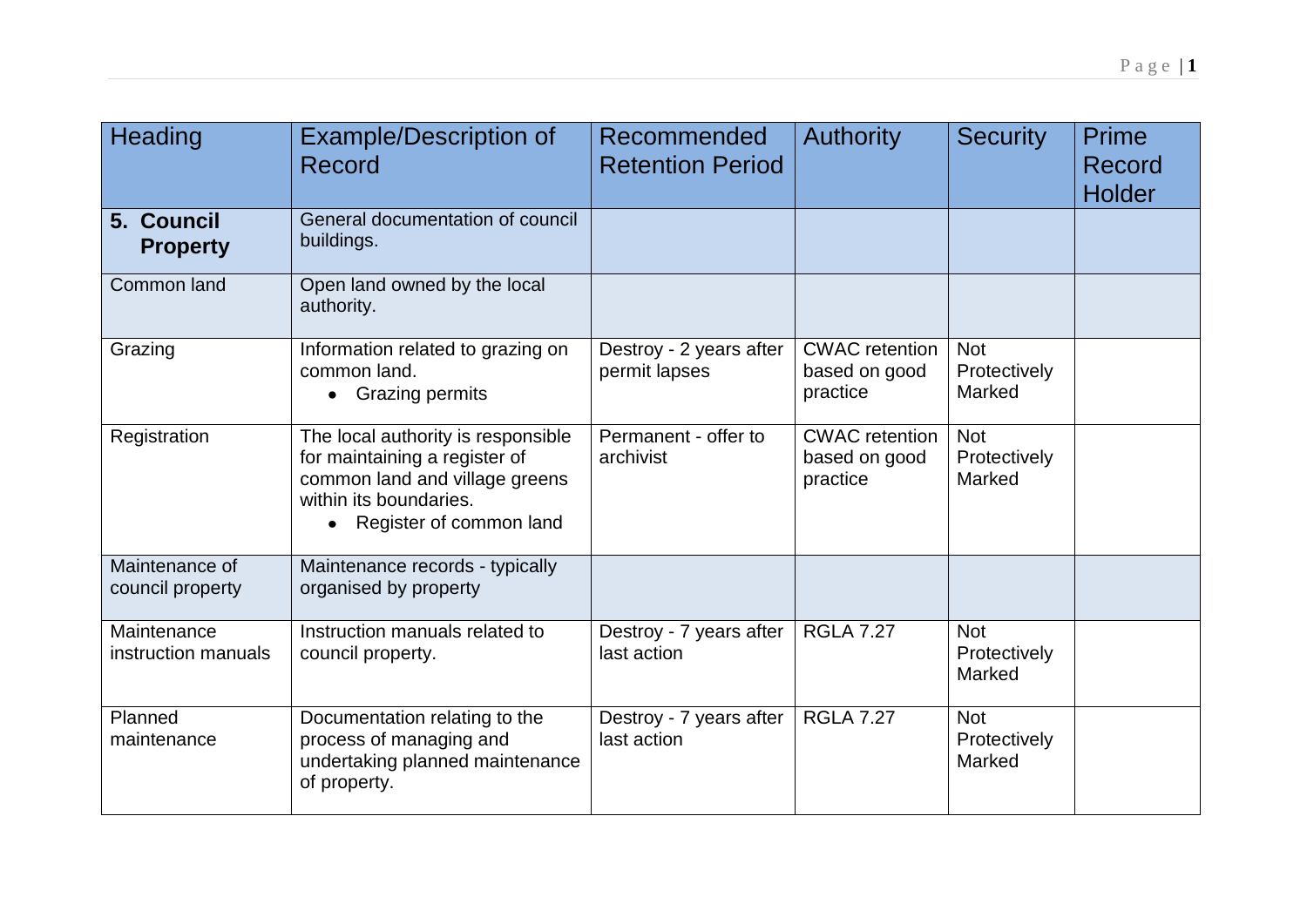| Heading                                   | <b>Example/Description of</b><br>Record                                                                                                                                                          | Recommended<br><b>Retention Period</b>                                      | <b>Authority</b>                             | <b>Security</b>                      | Prime<br>Record<br><b>Holder</b> |
|-------------------------------------------|--------------------------------------------------------------------------------------------------------------------------------------------------------------------------------------------------|-----------------------------------------------------------------------------|----------------------------------------------|--------------------------------------|----------------------------------|
| Refurbishment                             | Documentation relating to the<br>process of managing and<br>undertaking planned renovations<br>and development of property.<br>• Work orders                                                     | Destroy - 7 years after<br>conclusion of<br>transaction                     | <b>RGLA 8.7</b>                              | Protect                              |                                  |
|                                           | For tenders/contracts see<br><b>Procurement</b>                                                                                                                                                  |                                                                             |                                              |                                      |                                  |
| Responsive<br>maintenance                 | Documentation relating to the<br>process of managing and<br>undertaking emergency<br>maintenance of property.                                                                                    | Destroy - 7 years after<br>last action                                      | <b>RGLA 7.27</b>                             | <b>Not</b><br>Protectively<br>Marked |                                  |
| Property acquisition<br>and disposal      | Information on the acquisition and<br>disposal of property.                                                                                                                                      |                                                                             |                                              |                                      |                                  |
| <b>Acquisitions assets</b><br>over £50000 | Any papers concerning the<br>management of the acquisition<br>(by finance lease or purchase)<br>process for real property council<br>property.<br>• Case files - property.<br>Assets over £50000 | Destroy - 12 years<br>after all obligations or<br>entitlements<br>concluded | <b>Limitations Act</b><br>1980. RGLA<br>7.29 | <b>Not</b><br>Protectively<br>Marked |                                  |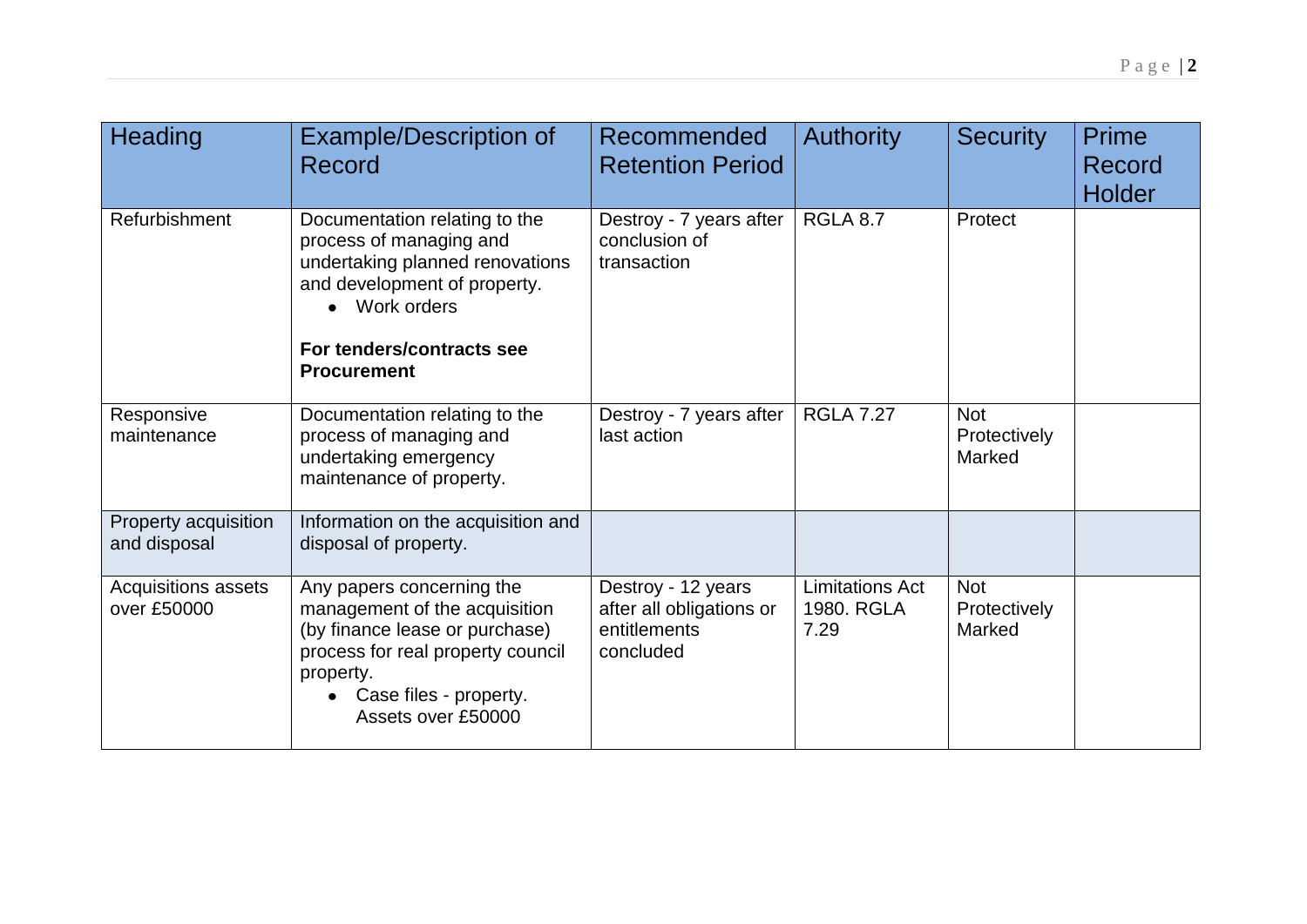| Heading                                    | <b>Example/Description of</b><br>Record                                                                                                                                                         | Recommended<br><b>Retention Period</b>                                      | <b>Authority</b>                                                                                                                       | <b>Security</b>                      | Prime<br>Record<br><b>Holder</b> |
|--------------------------------------------|-------------------------------------------------------------------------------------------------------------------------------------------------------------------------------------------------|-----------------------------------------------------------------------------|----------------------------------------------------------------------------------------------------------------------------------------|--------------------------------------|----------------------------------|
| <b>Acquisitions assets</b><br>under £50000 | Any papers concerning the<br>management of the acquisition<br>(by finance lease or purchase)<br>process for real property council<br>property.<br>Case files - property.<br>Assets under £50000 | Destroy - 6 years after<br>all obligations or<br>entitlements<br>concluded  | <b>Limitations Act</b><br>1980. RGLA<br>7.29                                                                                           | <b>Not</b><br>Protectively<br>Marked |                                  |
| <b>Deeds</b>                               | Deeds and associated<br>documentation.                                                                                                                                                          | Life of property.<br>Transfer to new owner<br>at completion of<br>disposal. | <b>CWAC</b> retention<br>based on good<br>practice                                                                                     | <b>Not</b><br>Protectively<br>Marked |                                  |
| Disposal assets over<br>£50000             | Documents relating to the<br>management of the disposal (by<br>sale or write off) process for real<br>property.<br>Case files - property.<br>Assets over £50000                                 | Destroy - 12 years<br>after all obligations or<br>entitlements<br>concluded | <b>Limitations Act</b><br>1980. RGLA<br>7.29<br><b>Offer material</b><br>regarding<br>significant<br>properties to<br><b>Archivist</b> | <b>Not</b><br>Protectively<br>Marked |                                  |
| Disposal assets<br>under £50000            | Documents relating to the<br>management of the disposal (by<br>sale or write off) process for real<br>property.<br>Case files - property.<br>Assets under £50000                                | Destroy - 6 years after<br>all obligations or<br>entitlements<br>concluded  | <b>Limitations Act</b><br>1980. RGLA<br>7.29<br><b>Offer material</b><br>regarding<br>significant<br>properties to<br><b>Archivist</b> | <b>Not</b><br>Protectively<br>Marked |                                  |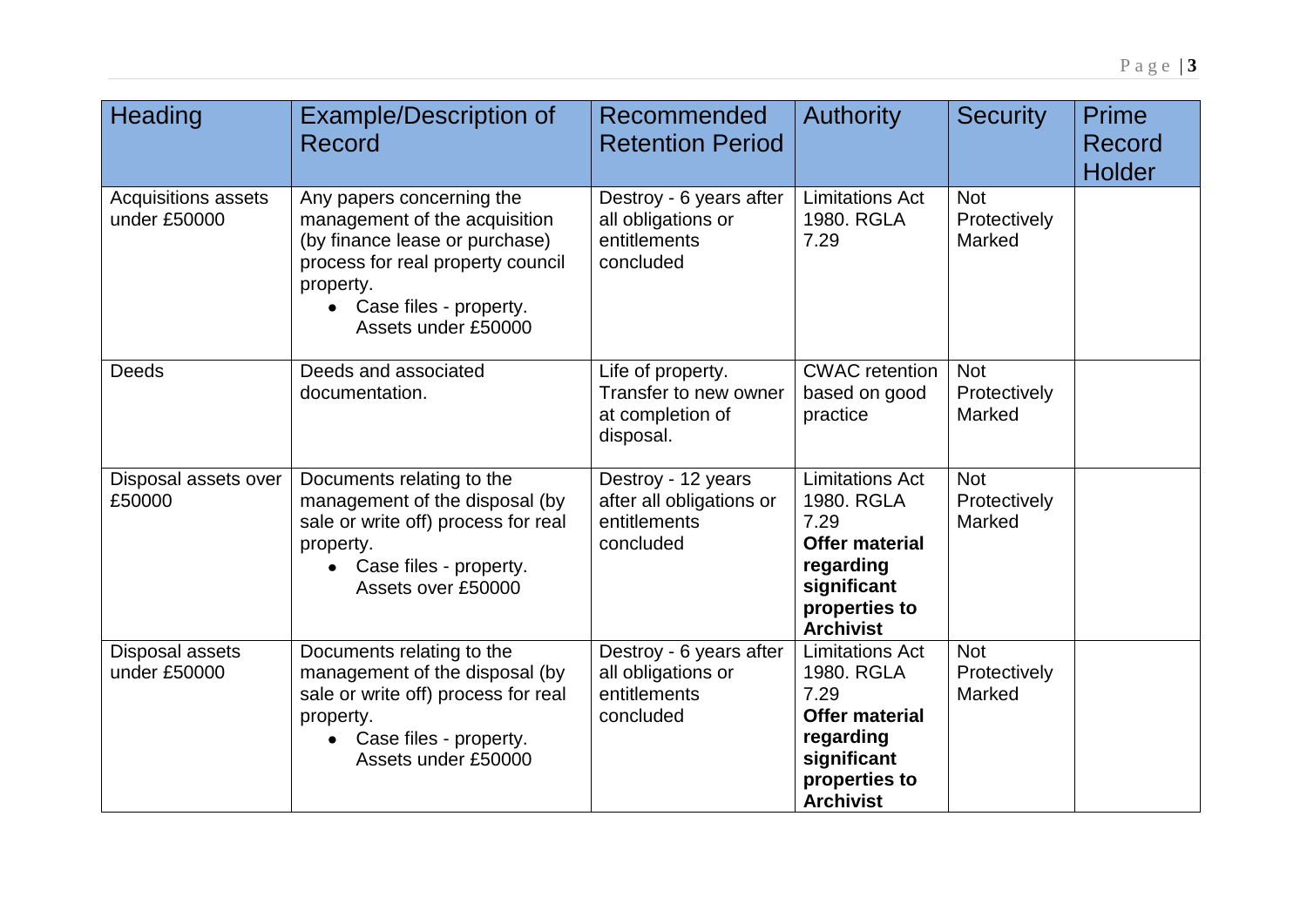| Heading                                         | <b>Example/Description of</b><br>Record                                                      | Recommended<br><b>Retention Period</b> | <b>Authority</b>                                                    | <b>Security</b>                      | Prime<br><b>Record</b><br><b>Holder</b> |
|-------------------------------------------------|----------------------------------------------------------------------------------------------|----------------------------------------|---------------------------------------------------------------------|--------------------------------------|-----------------------------------------|
| Property and land<br>management                 | Management of Council land and<br>property.                                                  |                                        |                                                                     |                                      |                                         |
| Accessibility                                   | Documentation and information<br>relating to the access of property<br>owned by the council. | Destroy - 7 years from<br>closure      | <b>RGLA 8.7</b>                                                     | <b>Not</b><br>Protectively<br>Marked |                                         |
| <b>Building surveys</b>                         | Data collected from surveys<br>conducted on council buildings.                               | Review after 25 years                  | <b>TNA Retention</b><br>Scheduling 1.<br><b>Building</b><br>Records | <b>Not</b><br>Protectively<br>Marked |                                         |
| Certification                                   | Certificates of approval.                                                                    | Life of property                       | <b>RGLA 8.6</b>                                                     | <b>Not</b><br>Protectively<br>Marked |                                         |
| Distribution and<br>allocation of<br>properties | Documentation relating to the<br>distribution of council property.                           | Permanent - offer to<br>archivist      | <b>CWAC</b> retention<br>based on good<br>practice                  | Protect                              |                                         |
| Energy management                               | Documentation concerned with<br>energy management within the<br>council's property.          | Destroy after 5 years                  | <b>CWAC</b> retention<br>based on good<br>practice                  | <b>Not</b><br>Protectively<br>Marked |                                         |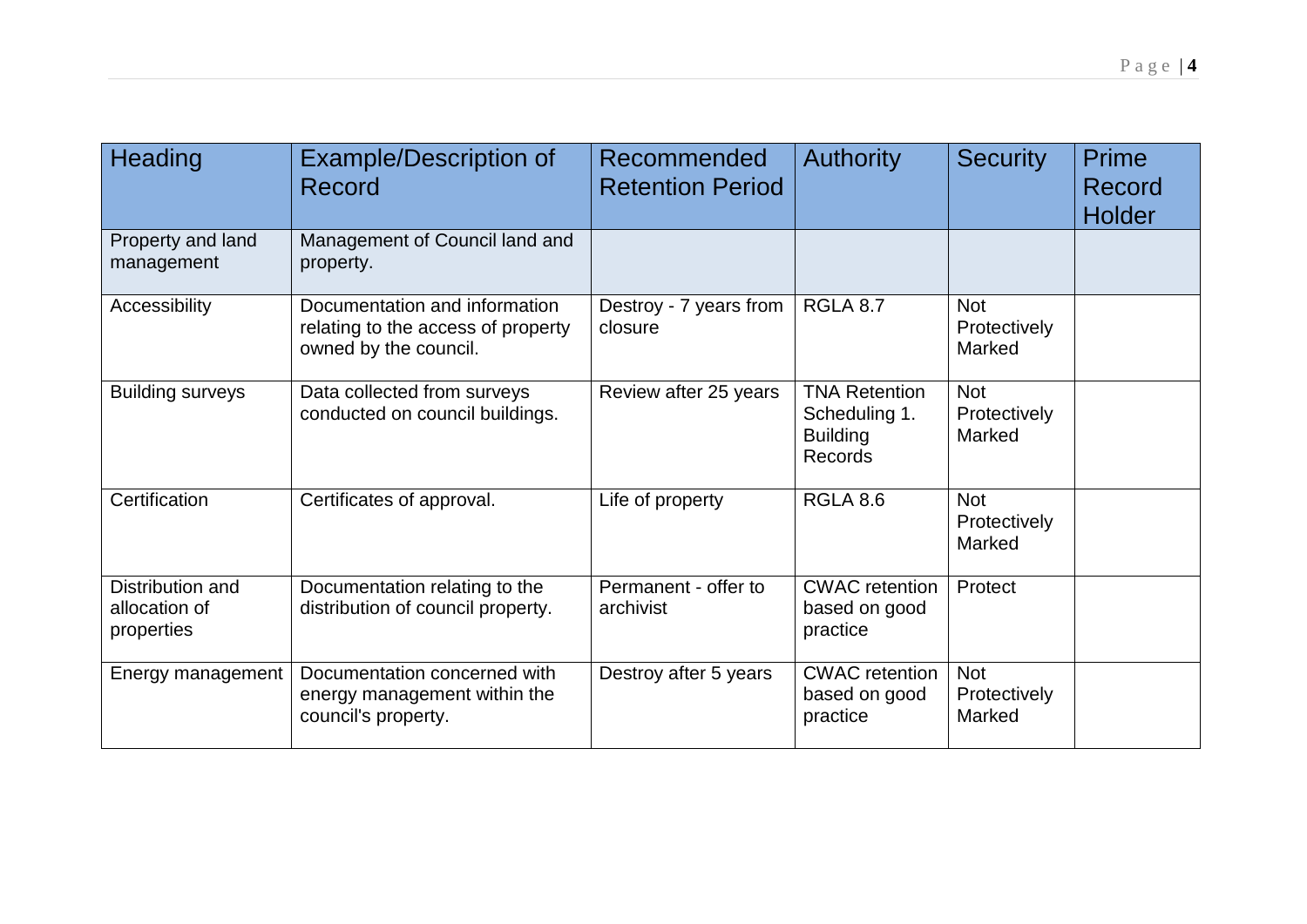| Heading                                           | <b>Example/Description of</b><br>Record                                                                                                       | Recommended<br><b>Retention Period</b>             | <b>Authority</b>                                                            | <b>Security</b>                      | <b>Prime</b><br>Record<br>Holder |
|---------------------------------------------------|-----------------------------------------------------------------------------------------------------------------------------------------------|----------------------------------------------------|-----------------------------------------------------------------------------|--------------------------------------|----------------------------------|
| Equipment disposal                                | Process involved in the disposal<br>of council equipment.                                                                                     | Destroy 6 years after<br>disposal                  | <b>TNA Retention</b><br>Scheduling 10.<br>Central<br>Expenditure<br>Records | <b>Not</b><br>Protectively<br>Marked |                                  |
| <b>Facilities</b><br>management                   | Process involved in the<br>management of council facilities.<br>CCTV siting<br>Surplus equipment records<br>Office equipment and<br>furniture | Current year plus 6                                | <b>CWAC</b> retention<br>based on good<br>practice                          | Not<br>Protectively<br>Marked        |                                  |
| <b>Facilities</b><br>management room<br>bookings  | Process involved in the<br>management of council facilities.<br>• Room bookings                                                               | Current year plus 1                                | <b>CWAC</b> retention<br>based on good<br>practice                          | <b>Not</b><br>Protectively<br>Marked |                                  |
| Farm management                                   | Documentation concerned with<br>farm management.                                                                                              | Review after 50 years<br>and offer to archivist    | <b>CWAC</b> retention<br>based on good<br>practice                          | <b>Not</b><br>Protectively<br>Marked |                                  |
| Feasibility                                       | Process involved in checking the<br>feasibility of council property.<br><b>Feasibility studies</b>                                            | Review after 25 years                              | <b>TNA Retention</b><br>Scheduling 1.<br><b>Building</b><br>Records         | <b>Not</b><br>Protectively<br>Marked |                                  |
| Fleet management<br>allocation and<br>maintenance | Information how vehicles have<br>been allocated and maintained.                                                                               | Destroy - 7 years after<br>disposal of the vehicle | <b>RGLA 8.15</b>                                                            | <b>Not</b><br>Protectively<br>Marked |                                  |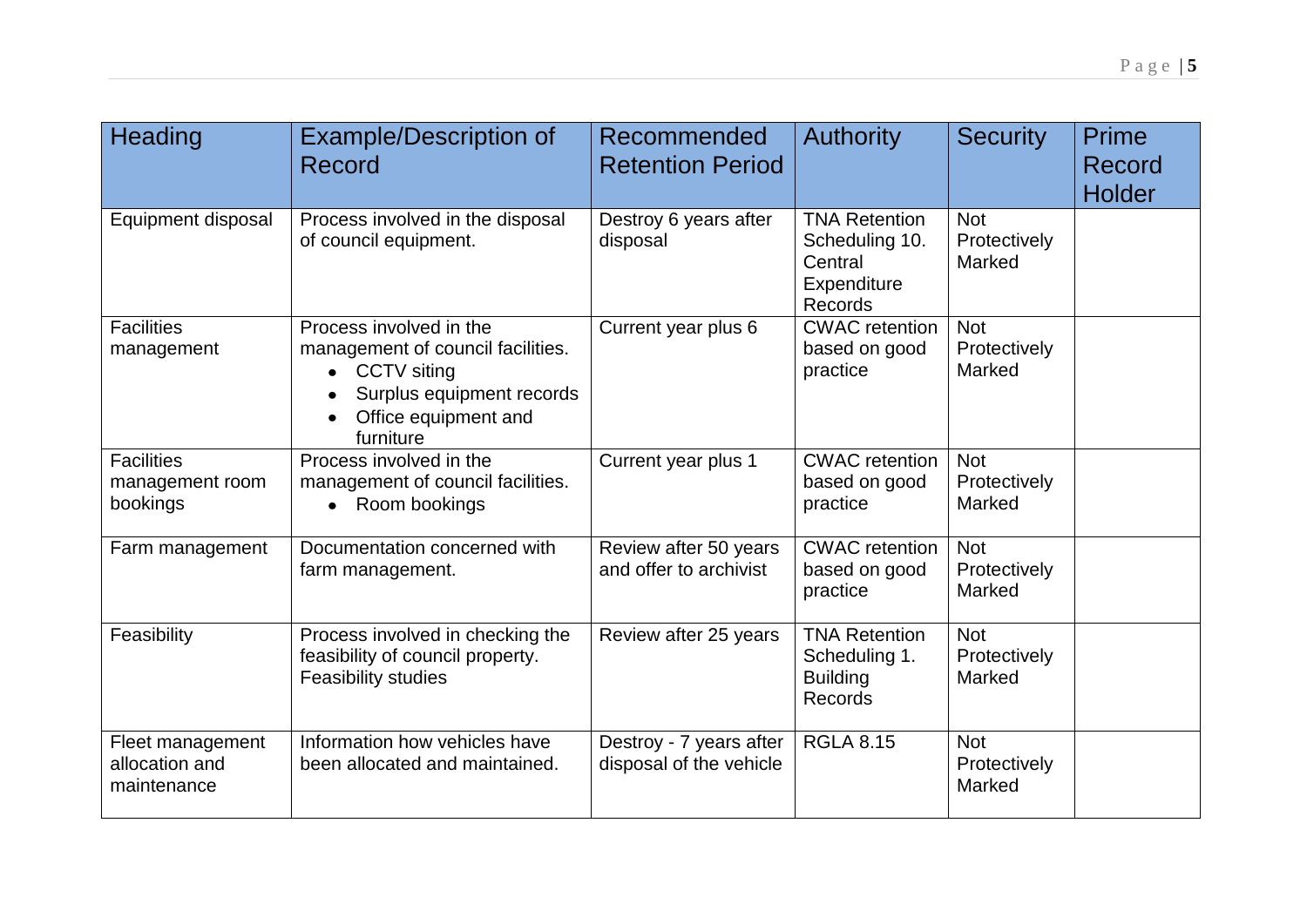| <b>Heading</b>                                  | <b>Example/Description of</b><br>Record                                                                               | Recommended<br><b>Retention Period</b>                                                                                      | <b>Authority</b> | <b>Security</b>                      | Prime<br><b>Record</b><br><b>Holder</b> |
|-------------------------------------------------|-----------------------------------------------------------------------------------------------------------------------|-----------------------------------------------------------------------------------------------------------------------------|------------------|--------------------------------------|-----------------------------------------|
| Fleet management<br>drivers                     | Information on drivers.<br>Recording drivers usage                                                                    | Destroy - 7 years after<br>closure                                                                                          | <b>RGLA 8.17</b> | Protect                              |                                         |
| Fleet management<br>vehicle                     | Information on vehicle usage.                                                                                         | Destroy - 3 years after<br>disposal of the vehicle                                                                          | <b>RGLA 8.16</b> | <b>Not</b><br>Protectively<br>Marked |                                         |
| Fleet management<br>acquisition and<br>disposal | Documentation regarding the<br>process of acquisition and<br>disposal of vehicles through lease<br>or purchase.       | Destroy - 7 years after<br>disposal of the vehicle                                                                          | <b>RGLA 8.14</b> | <b>Not</b><br>Protectively<br>Marked |                                         |
| Health and safety<br>processes                  | Health and safety issues specific<br>to property owned by the council.<br>Processes to ensure safe<br>systems of work | Destroy - 1 year after<br>process ceases or is<br>superseded                                                                | <b>RGLA 9.6</b>  | <b>Not</b><br>Protectively<br>Marked |                                         |
| Internal agreements                             | Information and documentation<br>specific to internal agreements<br>concerning council property.                      | 6 years after<br>agreement ends                                                                                             | <b>RGLA 4.3</b>  | <b>Not</b><br>Protectively<br>Marked |                                         |
| Land and property<br>history                    | <b>Historical documents about</b><br>council property and land owned<br>by the council.                               | Review - 12 years<br>from life of property<br>Offer records<br>regarding important<br>properties to the<br><b>Archivist</b> | <b>RGLA 8.2</b>  | <b>Not</b><br>Protectively<br>Marked |                                         |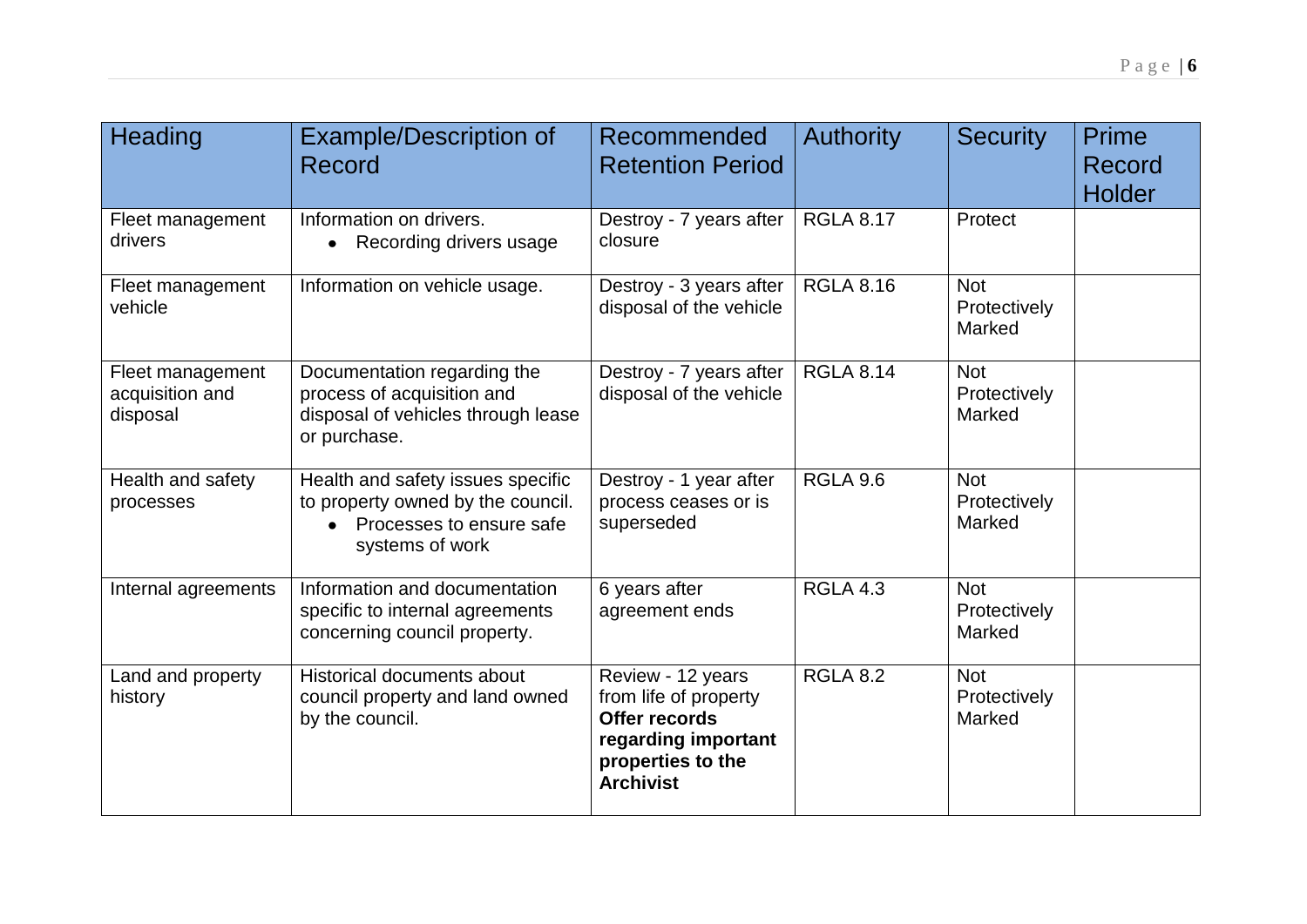| Heading                                      | <b>Example/Description of</b><br>Record                                                                                            | Recommended<br><b>Retention Period</b>                  | <b>Authority</b>                                   | <b>Security</b>                      | <b>Prime</b><br>Record<br><b>Holder</b> |
|----------------------------------------------|------------------------------------------------------------------------------------------------------------------------------------|---------------------------------------------------------|----------------------------------------------------|--------------------------------------|-----------------------------------------|
| Leasing property                             | Documents relating to the<br>process of managing leased<br>property.                                                               | Destroy - 15 years<br>after expiry of the<br>lease      | <b>RGLA 8.8</b>                                    | <b>Not</b><br>Protectively<br>Marked |                                         |
| Leasing occupancy                            | Documents relating to the<br>process of managing the<br>occupancy of the property.                                                 | Destroy - 7 years after<br>conclusion of<br>transaction | <b>RGLA 8.9</b>                                    | <b>Not</b><br>Protectively<br>Marked |                                         |
| Management<br>estates of special<br>interest | The process of managing and<br>undertaking renovations and<br>development of property.<br>Estates of special interest<br>$\bullet$ | Permanent - offer to<br>archivist                       | <b>RGLA 8.5</b>                                    | <b>Not</b><br>Protectively<br>Marked |                                         |
| Management other<br>buildings and<br>estates | The process of managing and<br>undertaking renovations and<br>development of property.<br>Other buildings and<br>estates           | Retain for life of the<br>building                      | <b>RGLA 8.6</b>                                    | <b>Not</b><br>Protectively<br>Marked |                                         |
| Maps and directions                          | Maps and directions relating to<br>council property and not related to<br>ownership                                                | Until use concluded                                     | <b>CWAC</b> retention<br>based on good<br>practice | <b>Not</b><br>Protectively<br>Marked |                                         |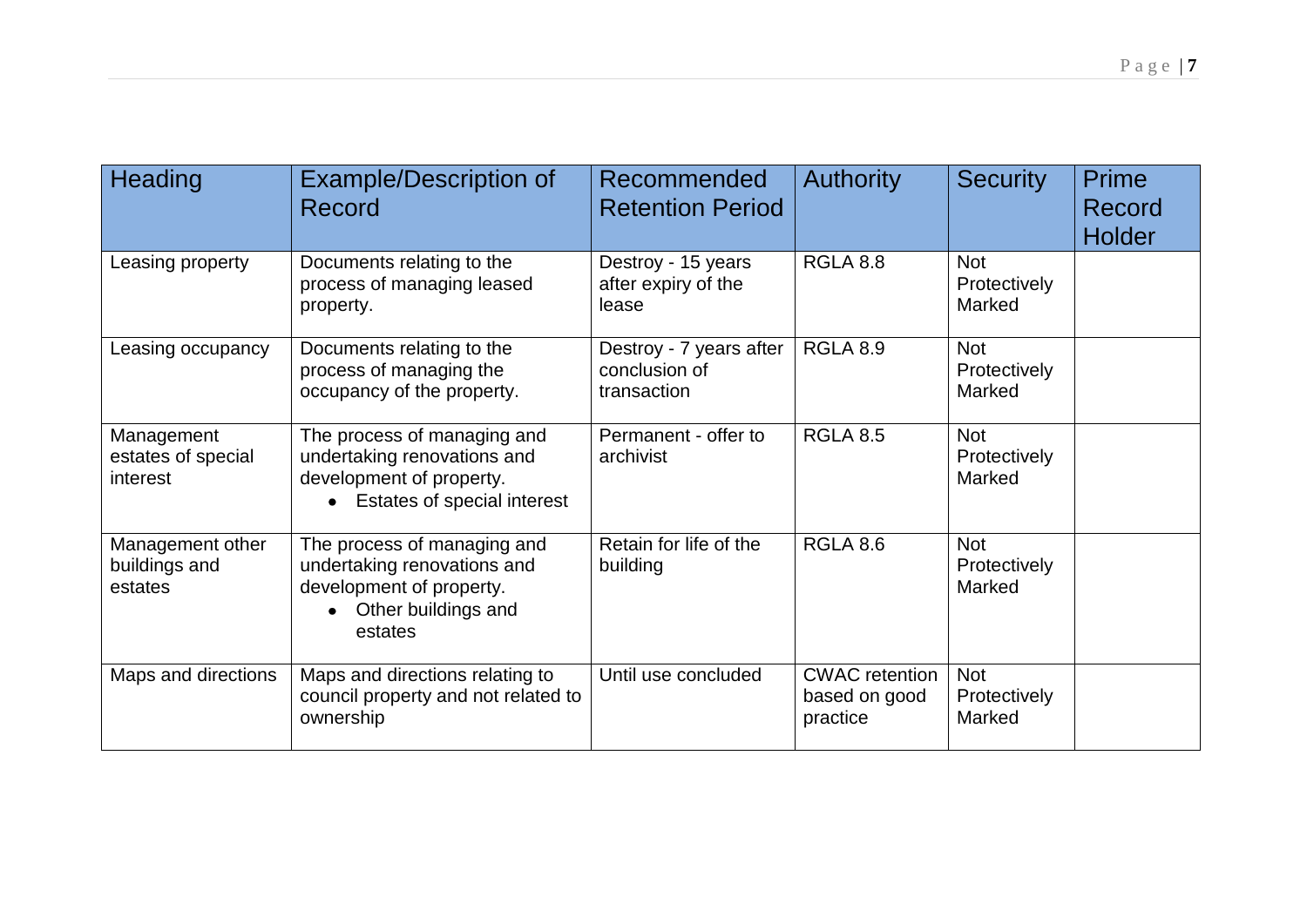| Heading                   | <b>Example/Description of</b><br>Record                                                                     | Recommended<br><b>Retention Period</b> | <b>Authority</b>                                   | <b>Security</b>                      | Prime<br>Record<br><b>Holder</b> |
|---------------------------|-------------------------------------------------------------------------------------------------------------|----------------------------------------|----------------------------------------------------|--------------------------------------|----------------------------------|
| Property services         | Documentation concerned with<br>services provided from council<br>property.                                 | Review after 15 years                  | <b>CWAC</b> retention<br>based on good<br>practice | <b>Not</b><br>Protectively<br>Marked |                                  |
| Property strategy         | Overall reports on council<br>property.                                                                     | Permanent - offer to<br>archivist      | <b>RGLA 8.1</b>                                    | <b>Not</b><br>Protectively<br>Marked |                                  |
| Replacement<br>programme  | Documentation associated with<br>replacement programmes.                                                    | Permanent - offer to<br>archivist      | <b>CWAC</b> retention<br>based on good<br>practice | <b>Not</b><br>Protectively<br>Marked |                                  |
| Scheduling<br>inventories | Inventories of specific properties<br>or assets contained within them.<br><b>Stock takes</b><br>Inventories | Until superseded                       | <b>CWAC</b> retention<br>based on good<br>practice | <b>Not</b><br>Protectively<br>Marked |                                  |
| Security                  | Documentation relating to security<br>and processes related with<br>security of the council's property.     | Review after 10 years                  | <b>CWAC</b> retention<br>based on good<br>practice | <b>Not</b><br>Protectively<br>Marked |                                  |
| Usage statistics          | Any data held concerned with<br>usage of council property.                                                  | Destroy after 5 years                  | <b>CWAC</b> retention<br>based on good<br>practice | <b>Not</b><br>Protectively<br>Marked |                                  |